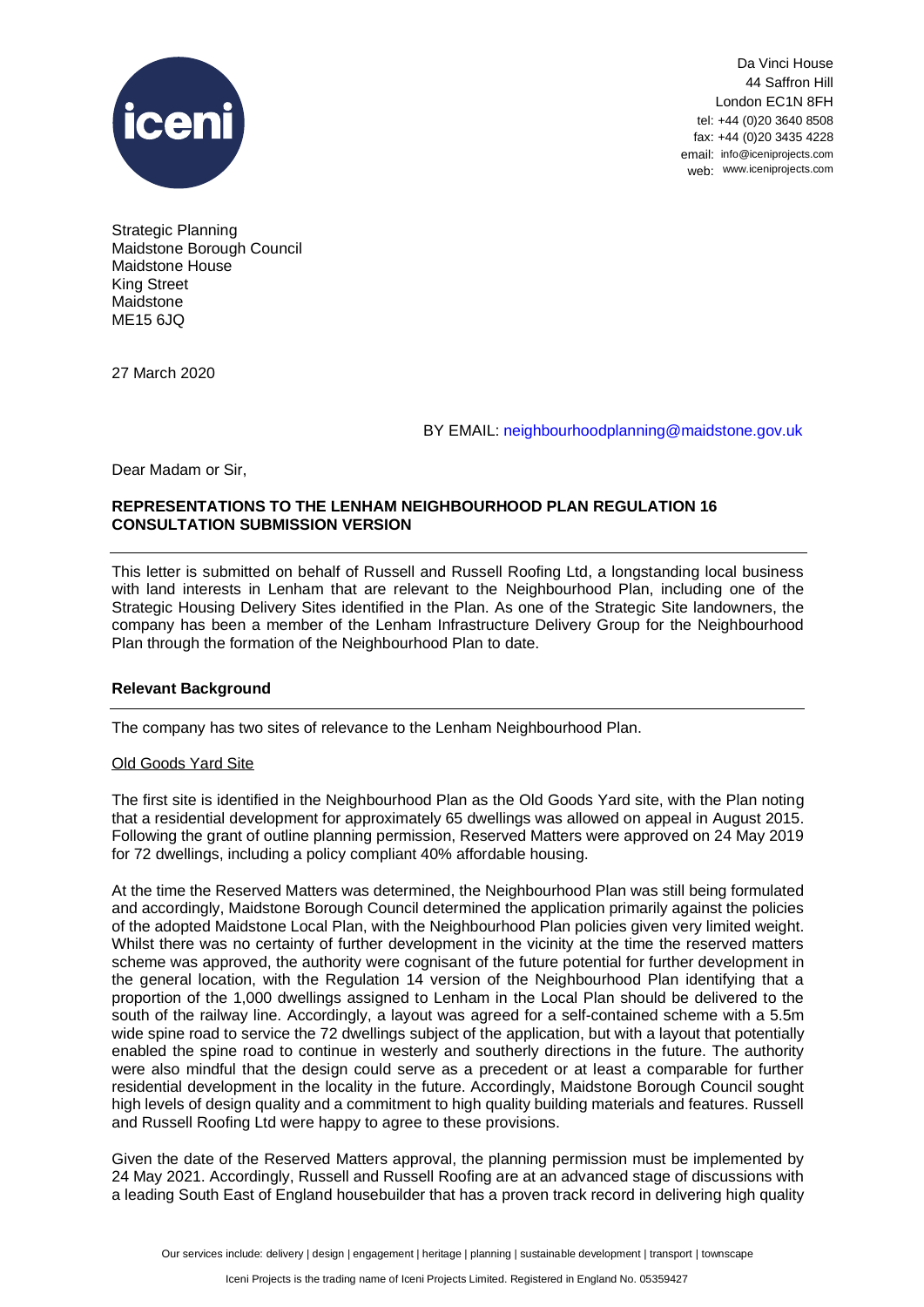residential development. It is expected that by the time the Neighbourhood Plan reaches Local Examination, the housebuilder will have acquired the Old Goods Yard site and will be seeking to clear relevant conditions so as to commence on site forthwith.

## Strategic Housing Delivery Site 4 (SHDS 4) – Land West of Headcorn Road and South of the Old Goods Yard

SHDS 4 adjoins the Old Goods Yard Scheme and is expected to be accessed via the spine road that was approved through the Old Goods Yard Scheme. The land is identified in the Neighbourhood Plan for approximately 110 dwellings.

Given the high likelihood of a proven, high quality housebuilder commencing development of 72 dwellings on the Old Goods Yard site before May 2021, Russell and Russell Roofing Ltd prepared and submitted a detailed planning application for 54 dwellings on the western half of SHDS 4 in October 2019 (application ref: MA/19/505281), with the aspiration that planning permission could be granted and the scheme could be developed out at the same time as the Old Goods Yard development, potentially as one housing scheme by a single housebuilder. During the planning application process, the scheme has been amended to 50 dwellings to address consultee comments and all objections have been satisfactorily resolved at the time of writing. It is hoped and expected that the scheme will be granted planning permission by the time of commencement of the Local Examination.

The current scheme has been brought forward against the backdrop of an adopted Maidstone Local Plan and an emerging Lenham Neighbourhood Plan. The scheme has tried to be consistent with both policy documents and has used the policies and allocations to guide and inform the scheme. It has therefore sought to respond to the site characteristics in a positive way, striving to secure sustainable development, whilst responding to the development position both as committed today and also as envisaged in the future. Accordingly, the layout has been designed on the basis of there being no certainty of further residential development being delivered beyond the site, but reflecting the high potential for further development in light of the Regulation 16 Neighbourhood Plan strategy. The scheme is considered to be broadly consistent with the indicative Masterplan for Lenham contained in the Neighbourhood Plan.

An extended road layout emanating from the Old Goods Yard development has underpinned the development strategy. This will create a self-contained residential development, at least initially, that utilises the consented spine road for the Old Goods Yard development, but widens the road to 6.1m in width and provides a continuous 3metre wide footpath on the northern side of the road to maximise the attractiveness of walking and cycling to the centre of Lenham, whilst enabling a bus service to potentially be operated along the route of the road in the future. The layout has also been designed in such a way that the spine road could be extended in westerly and southerly directions in the future. In discussions with Maidstone Borough Council on the application, the authority has again been cognisant that the design quality could serve as a precedent or at least a comparable for further residential development to the south of the railway. Accordingly, very high levels of design quality have been secured, with an additional commitment to high quality building materials and features. Russell and Russell Roofing Ltd have been happy to agree to these provisions.

Should planning permission be granted for the current application, Russell and Russell Roofing Ltd would aspire to deliver the remainder of Site 4 for residential development and in way that is consistent with Development Plan policies at District and Neighbourhood level.

### **Lenham Neighbourhood Plan Policies**

Russell and Russell Roofing Ltd has engaged with Lenham Parish Council over a number of years in connection with the preparation of the Neighbourhood Plan and the company's planning applications that have been brought forward during this period. The company has attended every Infrastructure Delivery Group meeting and notes that over this period, there has been occasional disagreement between parties concerning allocations, infrastructure and development principles. This resulted in an iterative process of policy formulation, with no party likely to have a Plan exactly as they would have wanted it originally. In many respects, this is the nature and essence of plan making.